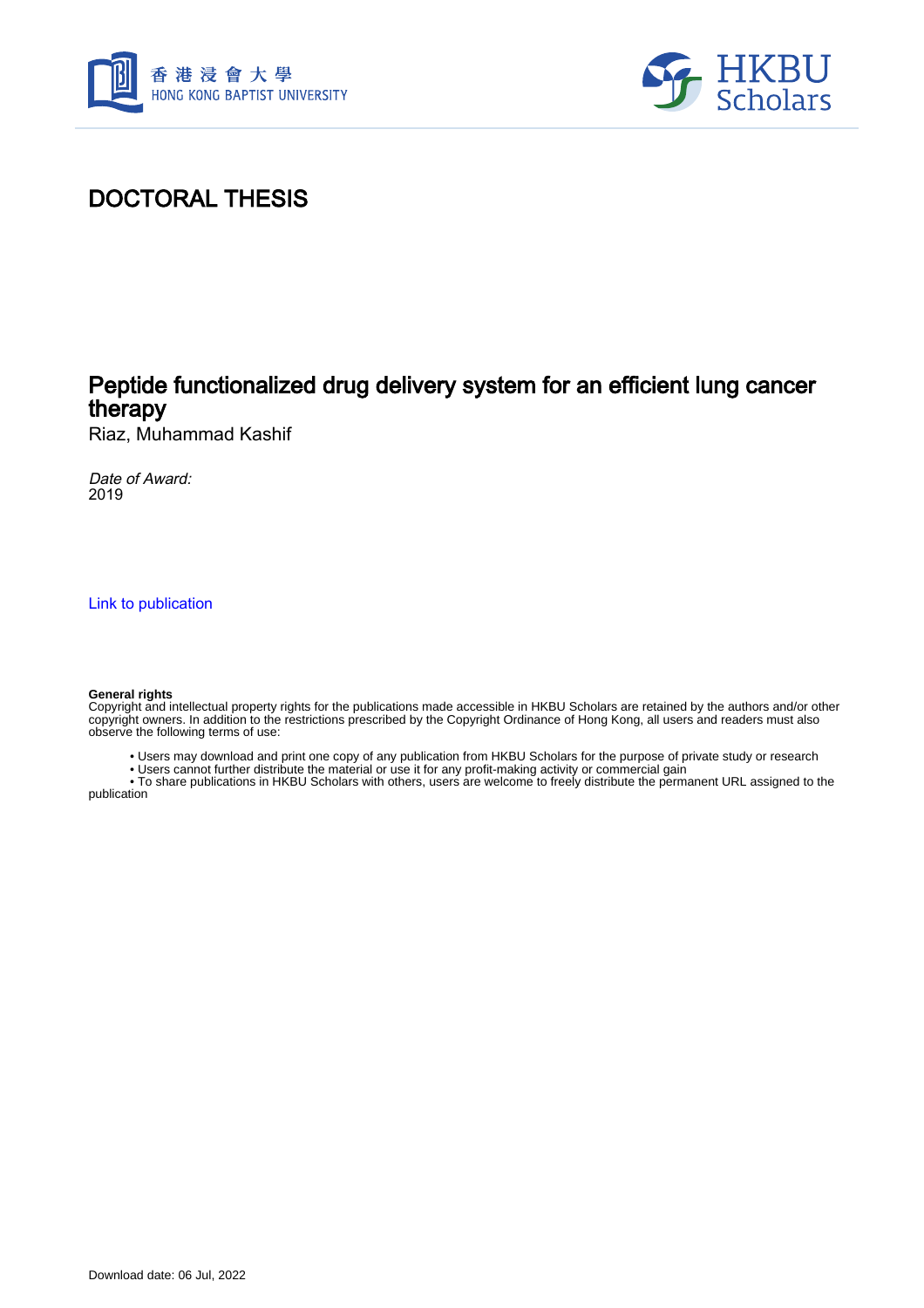### **ABSTRACT**

<span id="page-1-0"></span>Lung cancer has a high incidence rate globally and the leading cause of cancer related mortalities. In 2018, lung cancer has been estimated to cause 1.76 million deaths worldwide (18.33% of total cancer mortalities). In Hong Kong lung cancer has been a leading cause of cancer related deaths, and in 2016 caused 3780 deaths (26.6% of total cancer mortalities). Non-small cell lung cancer (NSCLC) is the major (~85%) lung cancer type, and five-year survival rate for lung cancer has estimated to be 18%. Thus, an efficient lung cancer treatment with lesser adverse effects is need of the hour. In this connection, active targeting of overexpressed receptors at lung tumor site with a ligand functionalized drug delivery system is the current approach, and pulmonary administration could augment chemotherapeutic effect of the drug through localized administration, minimizing the off-target effects by retention of the drug in lungs.

Quercetin (QR), a natural flavonoid present in edible fruits and vegetables possess anticancer activity i.e. inhibits lung cancer growth. However, the application of QR in lung cancer therapy has been restricted by various factors i.e. low water solubility  $(2.15 \mu g/ml$  at room temperature), low bioavailability and rapid plasma clearance. To overcome the issues, we have formulated various QR-loaded liposomes surface functionalized with transferrin receptor (TFR) targeting peptides i.e. T7 (HAIYPRH) and T12 (THRPPMWSPVWP) in two research projects with active targeting ability, prolonged circulation time, and sustained release behavior for lung cancer specific QR delivery.

In first research project, T7 targeted liposomes with different peptide densities i.e. 0.5%, 1% and 2% and QR-lip (non-targeted) were formulated. TFRs are over expressed  $(\sim 100$  folds) in various cancers including lung cancer and have low expression in most normal cells. T7 surface-functionalized liposomes (2% T7-QRlip) demonstrated significantly enhanced cytotoxicity (~3-folds), cellular-uptake, Sphase cell cycle arrest and apoptosis in A549 cells. However, in MRC-5 (normallung fibroblast) cells no significant difference was observed after treatment with T7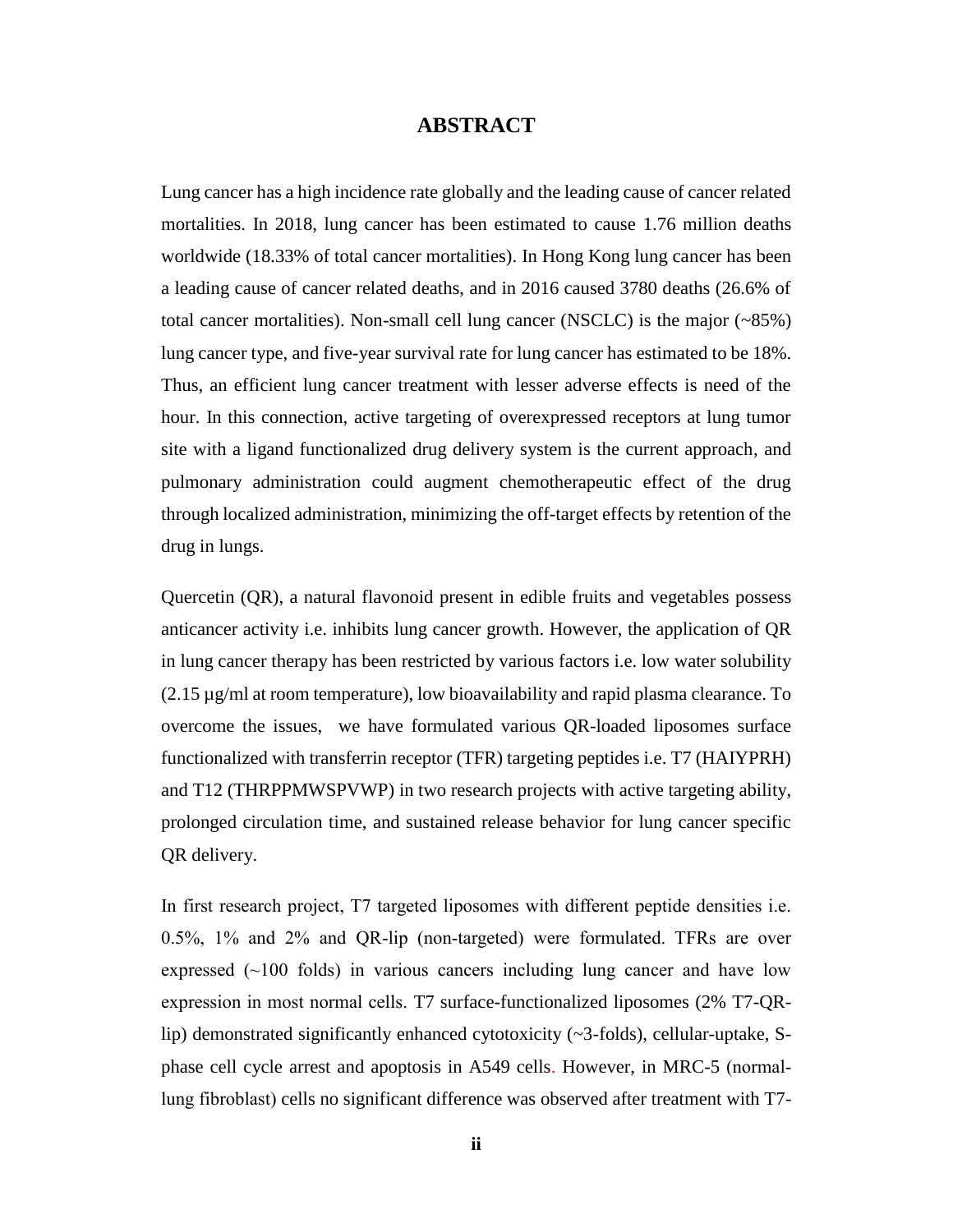QR-lip and QR-lip in cytotoxicity and cellular uptake studies. In tumor spheroid penetration and inhibition studies, T7 targeted liposomes showed deeper penetration and pronounced inhibition. *In vivo* biodistribution study via pulmonary administration of T7-DiR-lip has demonstrated liposomes accumulation in the lungs and sustained-release behavior upto 96h. Further, T7-QR-lip significantly enhanced anticancer activity of QR and life-span of orthotopic lung-tumor bearing mice (\*\*p < 0.01, compared with control) via pulmonary administration.

In second research project, T12 surface-functionalized liposomes with 0.5%, 1% and 2% T12 peptide densities and QR-lip have been formulated with ~95 % encapsulation efficiency. *In vitro* drug release study showed sustained release of QR from T12-QRlip and QR-lip. *In vitro* experiments showed A549 cells treatment with 2% T12-QRlip enhanced cellular-uptake, *in vitro* cytotoxicity, induced apoptosis and S-phase cell cycle arrest due to TFR mediated endocytosis. No significant variation has been observed in cellular-uptake and cytotoxicity after MRC-5 cells were treated with T12-QR-lip and QR-lip. Further, T12-Cou6-lip showed significantly deeper penetration i.e. 120 µm in 3D lung tumor-spheroids. Biodistribution study showed retention of T12-DiR-lip and DiR-lip mainly in the lungs upto 96h after pulmonary administration, as compared to free DiR. Pulmonary administration of T12-QR-lip showed the strongest tumor growth inhibition and survival time of orthotopic lung tumor implanted mice without any systemic toxicity as compared to QR-lip and free-QR.

In summary, *in vitro* and *in vivo* results of the two research projects suggest that surface functionalization of the liposomes with TFR targeting peptides i.e. T7 and T12 is a promising approach for lung cancer therapy through active targeting and receptor mediated endocytosis of QR at lung tumor site. Moreover, T7 and T12 functionalized liposomes provides a potential drug delivery system for a range of anticancer drugs to enhance their therapeutic efficacy by localized i.e. pulmonary administration and targeted delivery.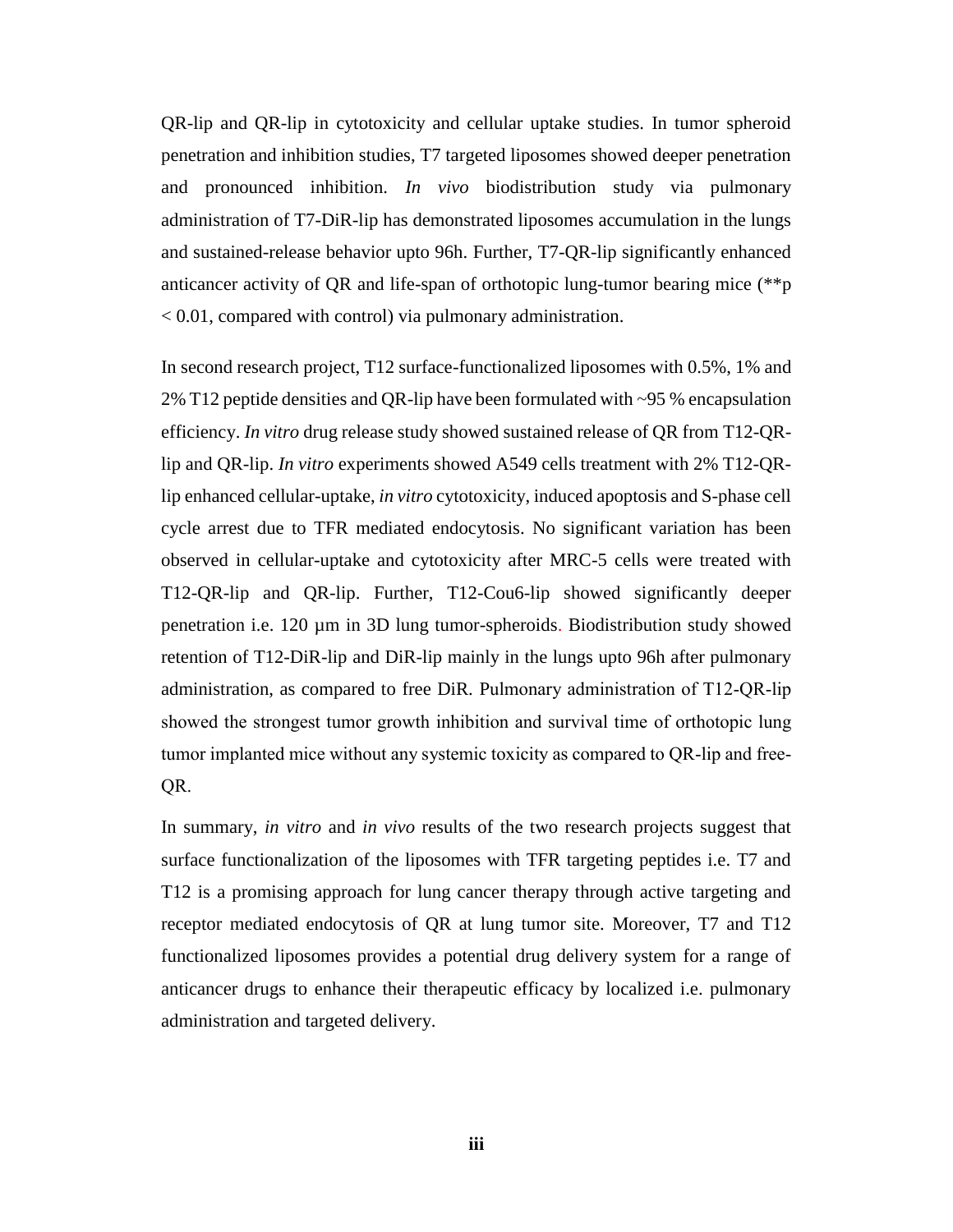# **TABLE OF CONTENTS**

<span id="page-3-0"></span>

| CHAPTER 1 - Introduction: Background and Literature Review 1                        |
|-------------------------------------------------------------------------------------|
| 1.1.                                                                                |
| 1.2.                                                                                |
| Pulmonary administration of chemotherapeutic agents for lung cancer therapy<br>1.3. |
|                                                                                     |
| 1.4.                                                                                |
| 1.4.1.                                                                              |
| 1.4.1.1.                                                                            |
| 1.4.1.2.                                                                            |
| 1.4.2.                                                                              |
| 1.4.2.1.                                                                            |
| 1.4.2.2.                                                                            |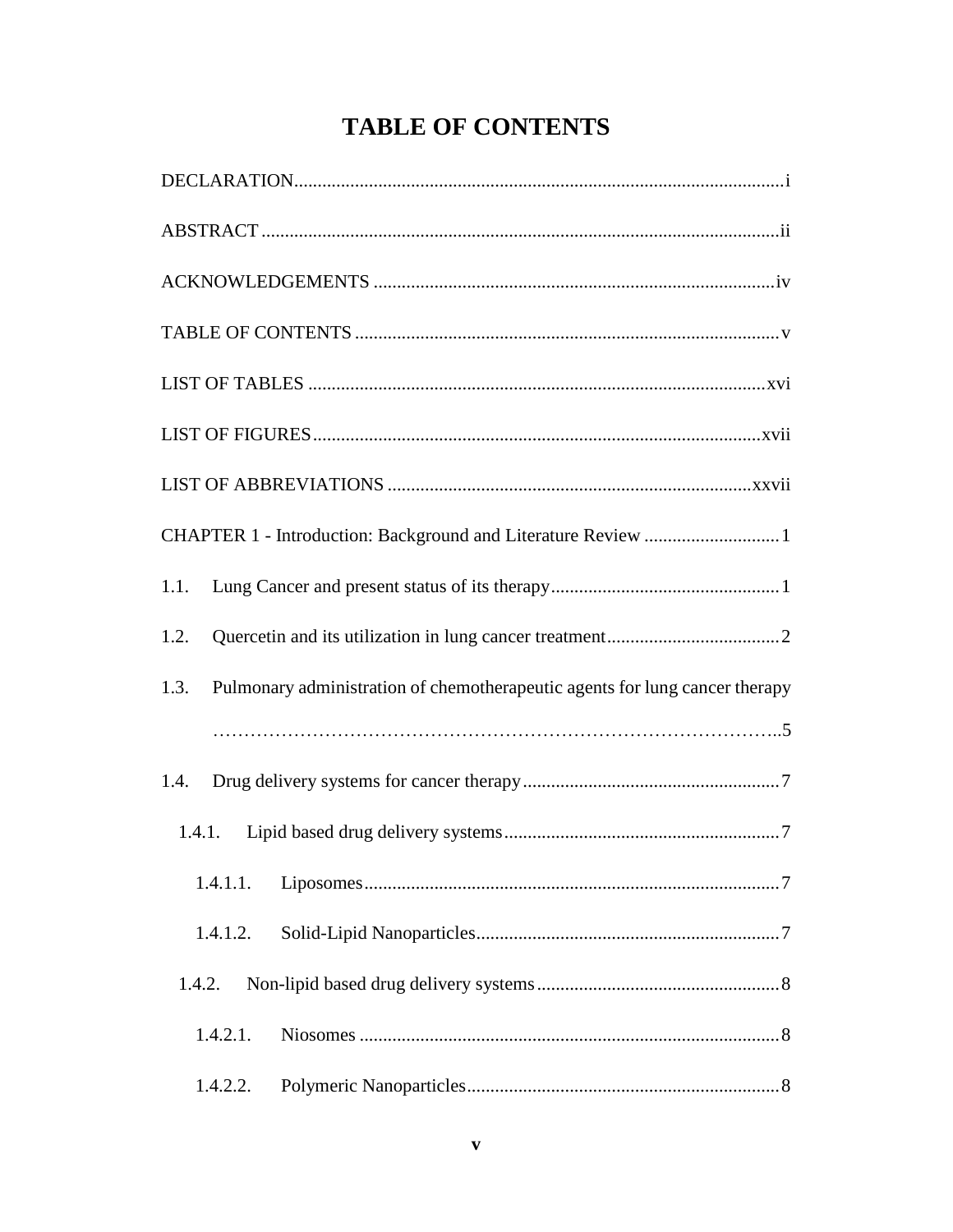| 1.4.2.3. |                                                                                 |
|----------|---------------------------------------------------------------------------------|
| 1.4.2.4. |                                                                                 |
| 1.4.2.5. |                                                                                 |
| 1.4.2.6. |                                                                                 |
| 1.4.2.7. |                                                                                 |
| 1.5.     |                                                                                 |
| 1.5.1.   |                                                                                 |
| 1.5.2.   | Stimuli responsive liposomes for enhanced delivery of chemotherapeutic          |
|          |                                                                                 |
| 1.5.2.1. |                                                                                 |
| 1.5.2.2. |                                                                                 |
| 1.5.2.3. |                                                                                 |
| 1.5.2.4. |                                                                                 |
| 1.5.2.5. |                                                                                 |
| 1.5.2.6. |                                                                                 |
| 1.5.3.   | Dual functionalized liposomes sensitive to stimuli and functionalized           |
|          |                                                                                 |
| 1.6.     | Strategies for targeting of chemotherapeutic agents at requisite site in cancer |
|          |                                                                                 |
| 1.6.1.   | Passive targeting or Enhanced Permeability and Retention (EPR) effect           |
|          |                                                                                 |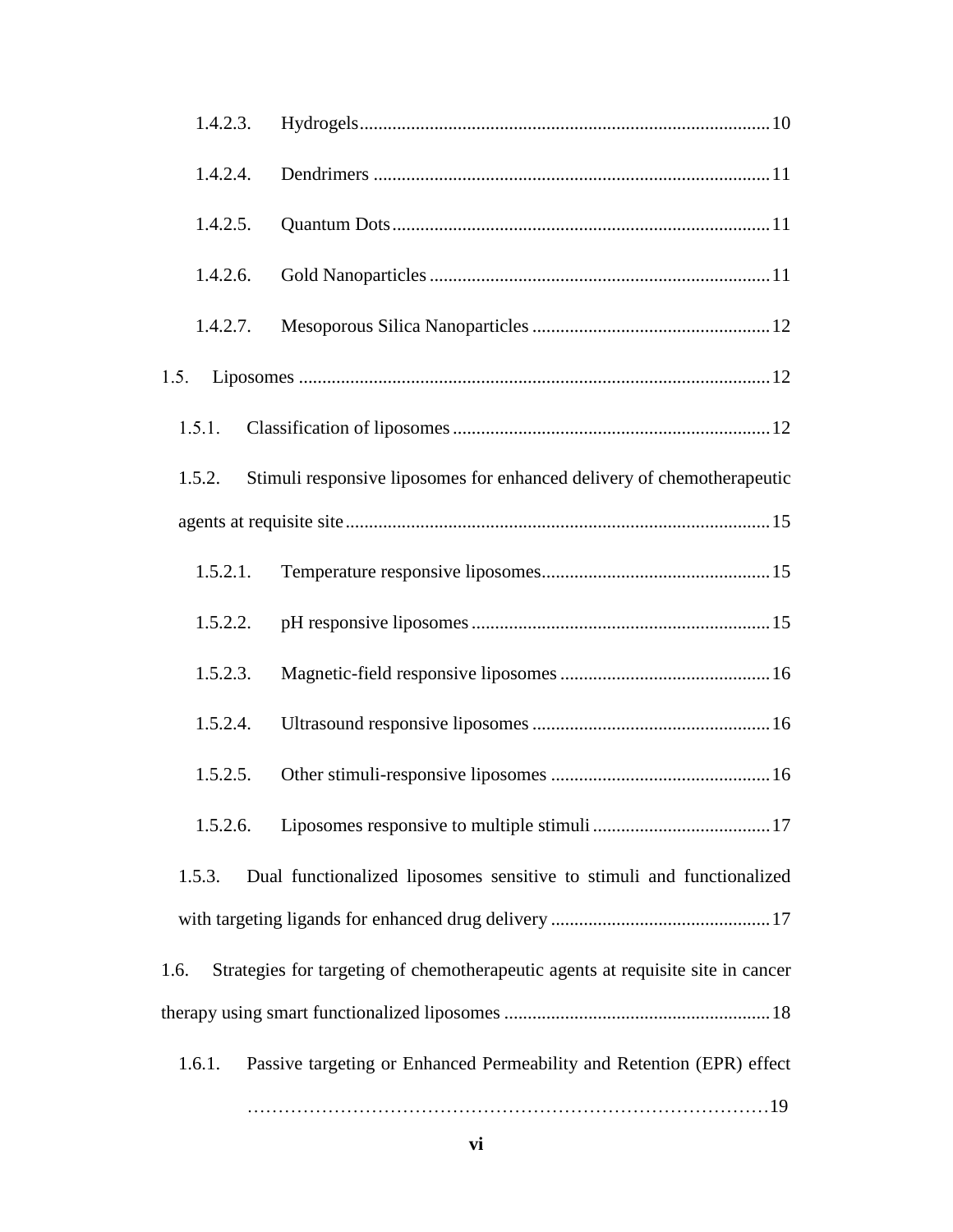| 1.6.2. Active targeting with surface engineered liposomes, functionalized with          |
|-----------------------------------------------------------------------------------------|
|                                                                                         |
| Targeting over-expressed receptors on surface of cancer cells 22<br>1.6.2.1.            |
| Targeting over-expressed receptors in cytoplasm, nucleus and<br>1.6.2.2.                |
|                                                                                         |
| 1.6.2.3.                                                                                |
| Targeting ligands for surface functionalization of liposomes in cancer therapy<br>1.7.  |
|                                                                                         |
| 1.7.1.                                                                                  |
| Surface Functionalization of Liposomes with Antibodies29<br>1.7.2.                      |
| Surface Functionalization of Liposomes with Aptamers30<br>1.7.3.                        |
| Surface Functionalization of Liposomes with Small Molecules 31<br>1.7.4.                |
| Surface Functionalization of Liposomes with Dual Targeting Ligands 32<br>1.7.5.         |
| Transferrin receptor targeting peptides, as a ligand for lung cancer therapy 32<br>1.8. |
|                                                                                         |
| CHAPTER 2 - Formulation of T7 peptide surface functionalized liposomes loaded           |
|                                                                                         |
|                                                                                         |
|                                                                                         |
|                                                                                         |
|                                                                                         |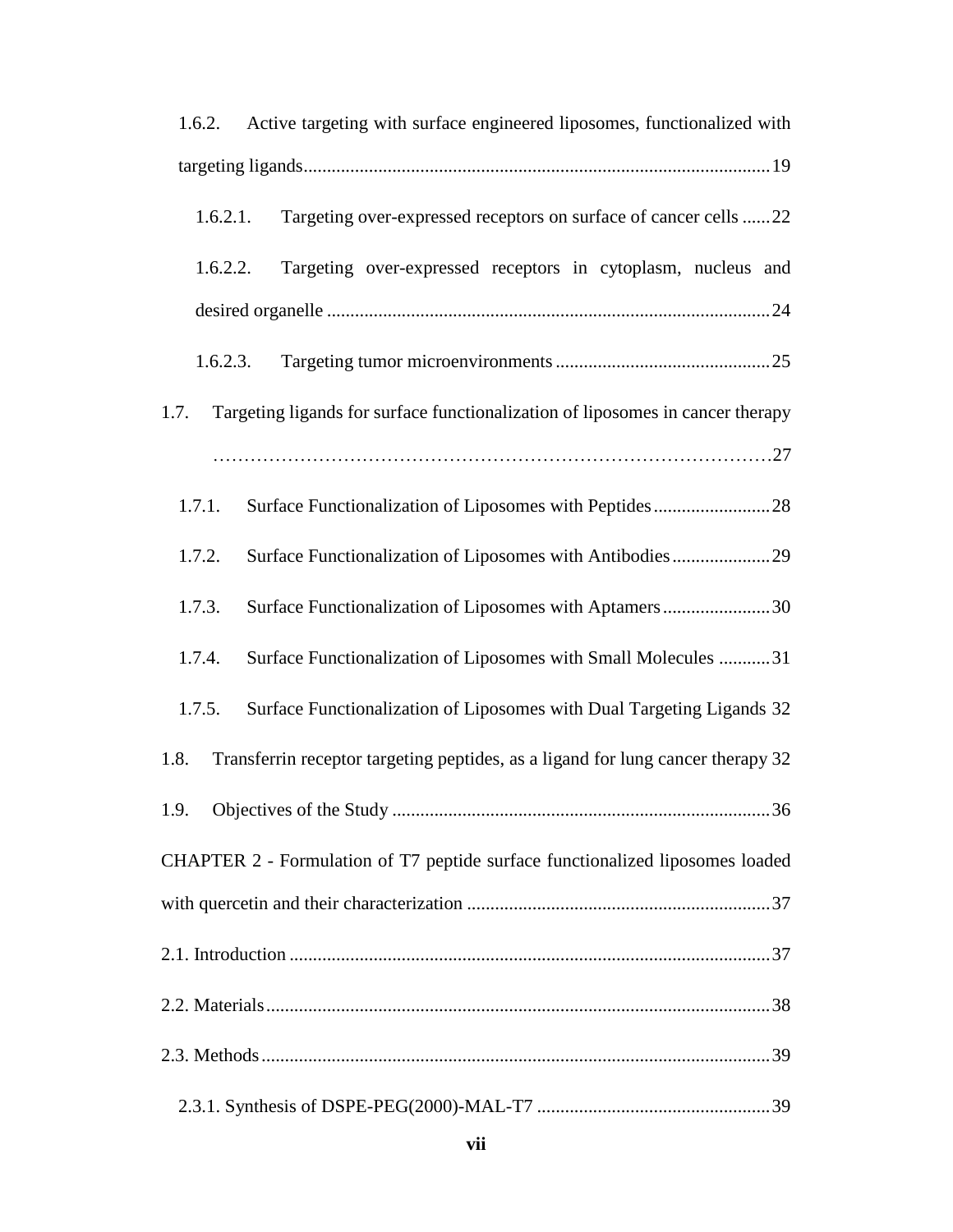| 2.3.3. Characterization of liposomes: particle size, polydispersity index,         |
|------------------------------------------------------------------------------------|
|                                                                                    |
|                                                                                    |
|                                                                                    |
|                                                                                    |
|                                                                                    |
| 2.4.3. Characterization of liposomes: particle size, polydispersity index,         |
|                                                                                    |
|                                                                                    |
|                                                                                    |
| CHAPTER 3 - In vitro study of T7 peptide surface functionalized liposomes          |
| containing quercetin on 2D lung cancer cells and 3D lung tumor spheroids51         |
|                                                                                    |
|                                                                                    |
|                                                                                    |
| 3.3.1. In vitro cytotoxicity study of T7-targeted liposomes by MTT assay 53        |
| 3.3.2. In vitro cytotoxicity investigation of T7-targeted liposomes by apoptosis   |
|                                                                                    |
| 3.3.3. In vitro cytotoxicity study of T7-targeted liposomes by cell cycle analysis |
|                                                                                    |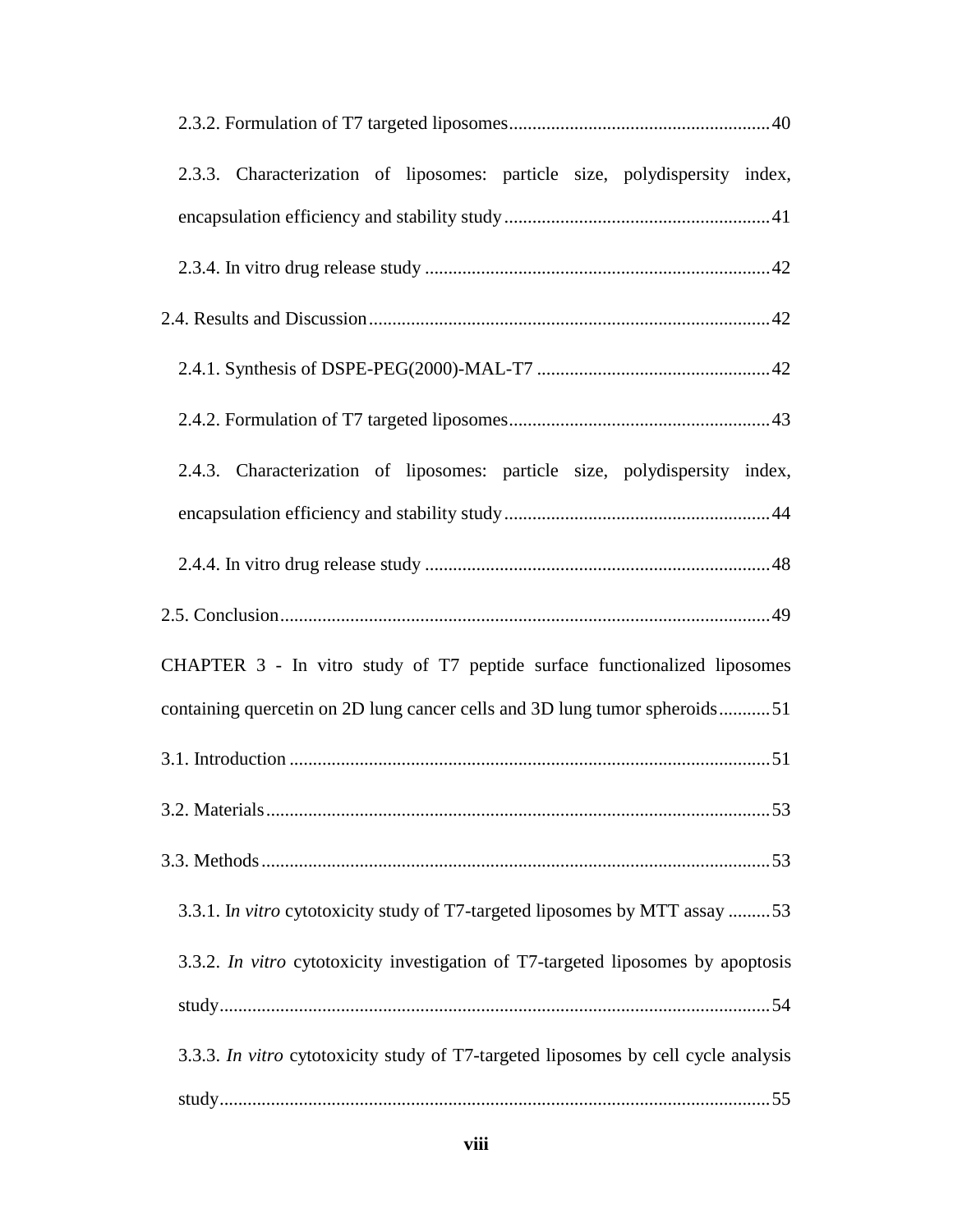| 3.3.4. Cellular uptake study (in vitro target-specificity) of T7 targeted liposomes |
|-------------------------------------------------------------------------------------|
|                                                                                     |
| 3.3.4.1. Cellular uptake of liposomes (qualitative-study) by confocal laser-        |
|                                                                                     |
| 3.3.4.2. Cellular uptake of liposomes (quantitative study) by flow cytometry: 57    |
|                                                                                     |
|                                                                                     |
| 3.3.5.2. 3D lung tumor-spheroids penetration capability study of T7-targeted        |
|                                                                                     |
| 3.3.5.3. In vitro tumor growth inhibition study in 3D lung tumor spheroids58        |
|                                                                                     |
| 3.4.1. In vitro cytotoxicity study of T7-targeted liposomes by MTT assay 59         |
| 3.4.2. In vitro cytotoxicity investigation of T7-targeted liposomes by apoptosis    |
|                                                                                     |
| 3.4.3. In vitro cytotoxicity study of T7-targeted liposomes by cell cycle analysis  |
|                                                                                     |
| 3.4.4. Cellular uptake study (in vitro target-specificity) of T7 targeted liposomes |
|                                                                                     |
| 3.4.4.1. Cellular uptake of liposomes (qualitative study) by confocal laser-        |
|                                                                                     |
| 3.4.4.2. Cellular uptake of liposomes (quantitative study) by flow cytometry. 70    |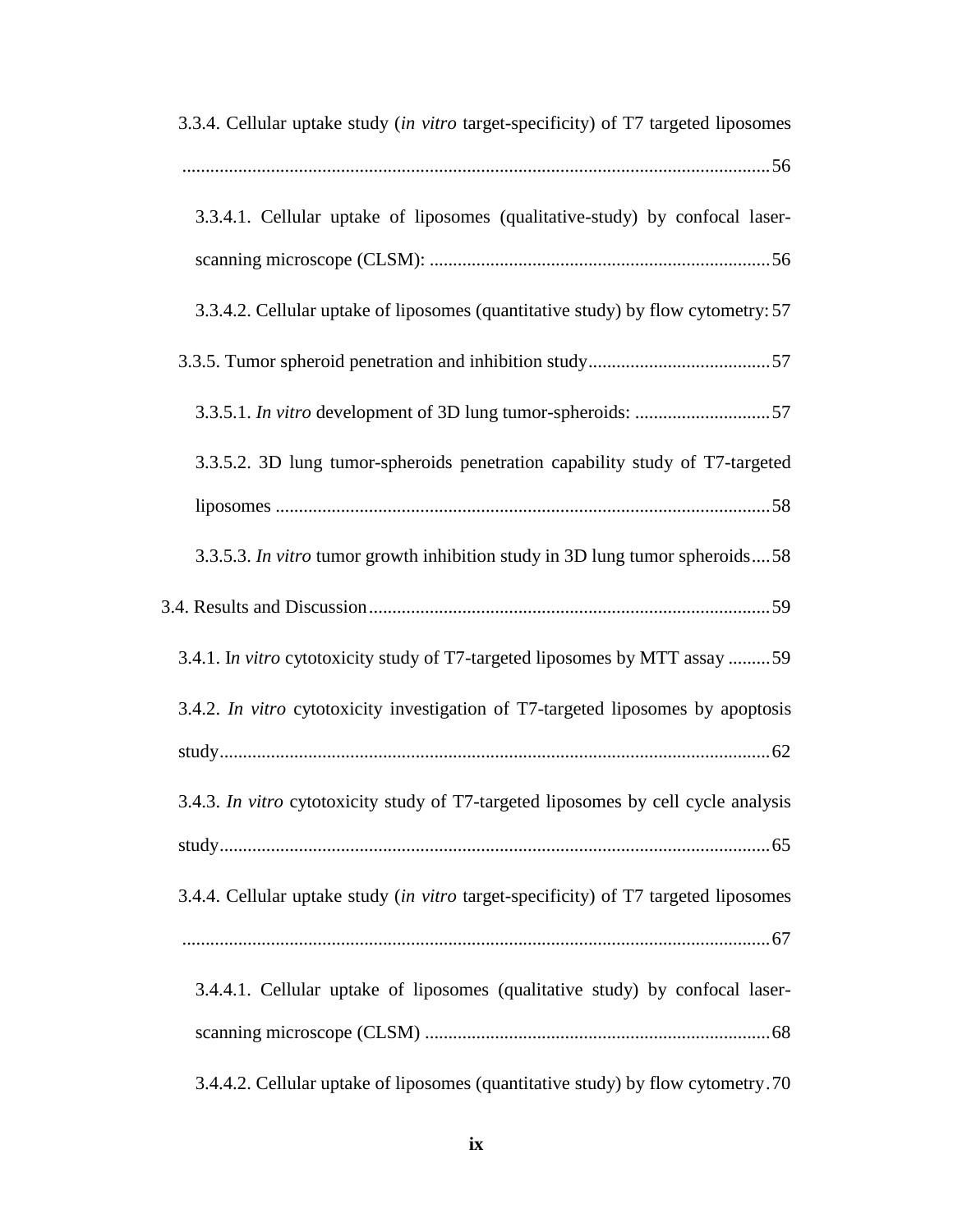| 3.4.5.2. In vitro penetration study of coumarin-6 liposomes in 3D lung tumor        |
|-------------------------------------------------------------------------------------|
|                                                                                     |
| 3.4.5.3. In vitro tumor growth inhibition study in 3D lung tumor spheroids75        |
|                                                                                     |
| CHAPTER 4 - In vivo therapeutic efficacy study of T7 peptide surface functionalized |
| liposomes containing quercetin in orthotopic lung cancer mouse models79             |
|                                                                                     |
|                                                                                     |
|                                                                                     |
|                                                                                     |
|                                                                                     |
| 4.3.1. Establishment of an A549-Luc orthotopic lung cancer mice model 81            |
| 4.3.2. Bio-distribution of T7-targeted liposomes in vivo through pulmonary          |
|                                                                                     |
| 4.3.3. Therapeutic efficacy of T7-targeted liposomes through pulmonary delivery     |
|                                                                                     |
|                                                                                     |
| 4.4.1. Establishment of an A549-Luc orthotopic lung cancer mice model  83           |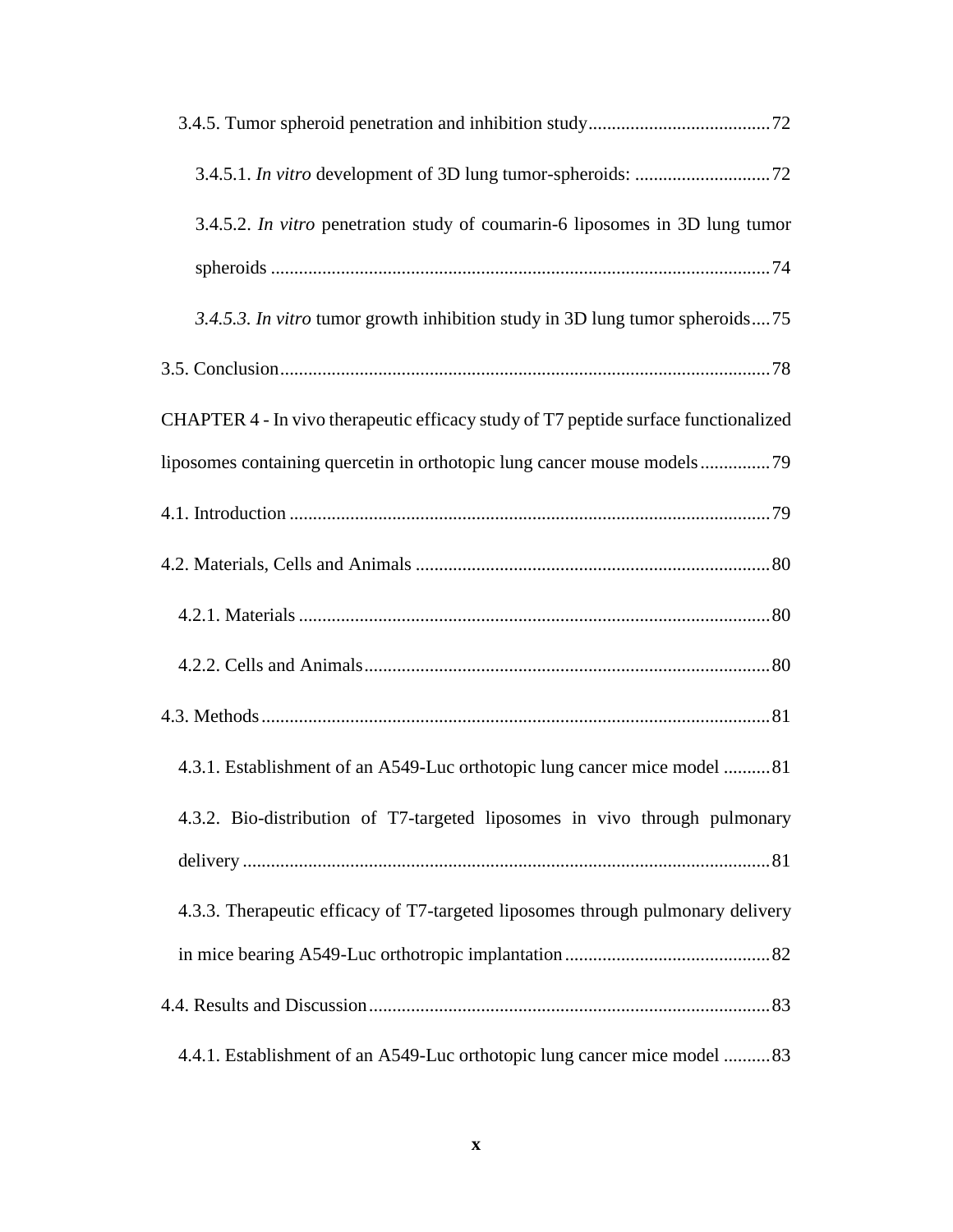| 4.4.2. Bio-distribution of T7-targeted liposomes in vivo through pulmonary      |
|---------------------------------------------------------------------------------|
|                                                                                 |
| 4.4.3. Therapeutic efficacy of T7 targeted liposomes through pulmonary delivery |
|                                                                                 |
|                                                                                 |
| CHAPTER 5 - Formulation of T12 peptide surface functionalized liposomes loaded  |
|                                                                                 |
|                                                                                 |
|                                                                                 |
|                                                                                 |
|                                                                                 |
|                                                                                 |
| 5.3.3. Characterization of liposomes: particle size, polydispersity index,      |
|                                                                                 |
|                                                                                 |
|                                                                                 |
|                                                                                 |
|                                                                                 |
| 5.4.3. Characterization of liposomes: particle size, polydispersity-index, zeta |
|                                                                                 |
|                                                                                 |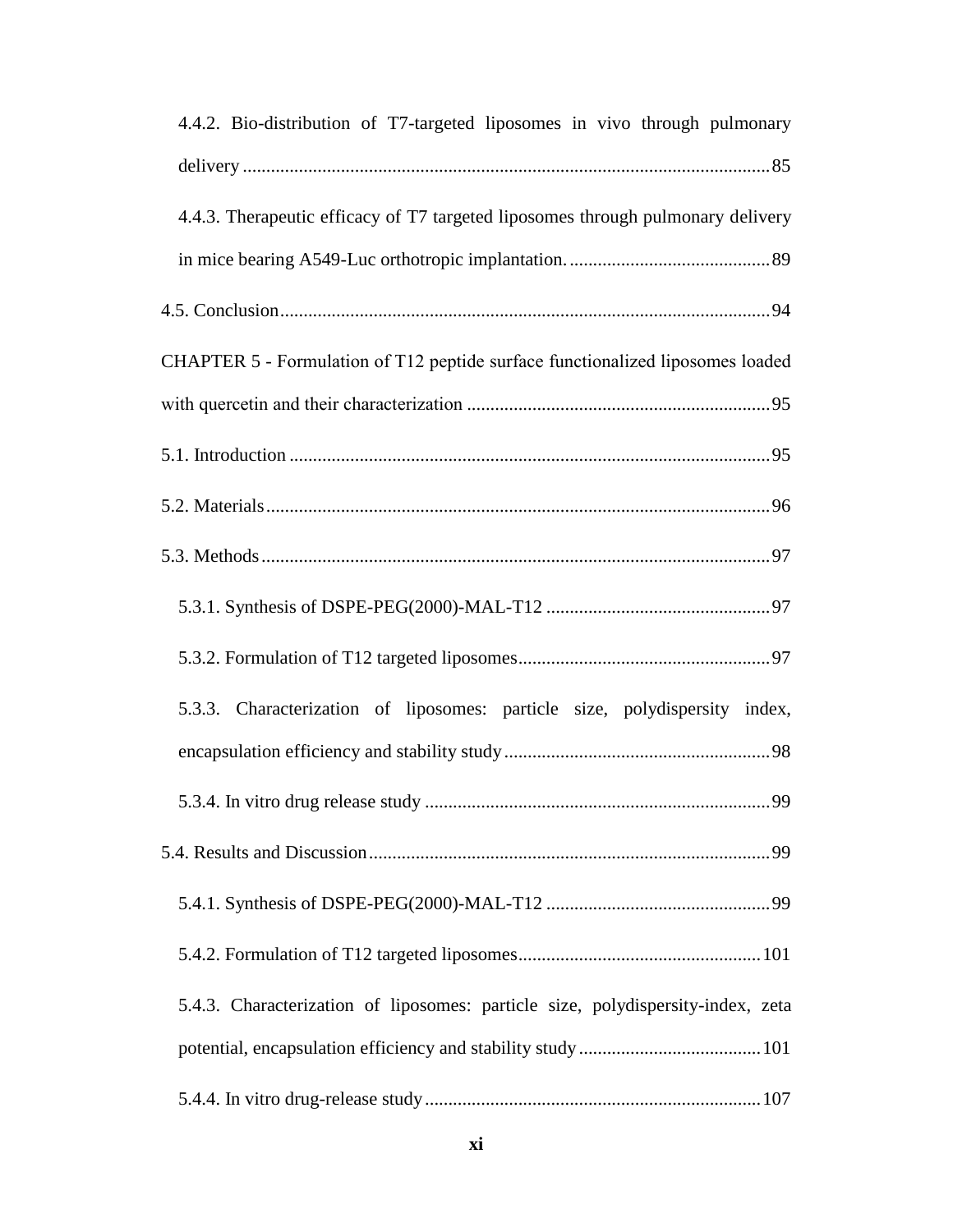| CHAPTER 6 - In vitro study of T12 peptide surface functionalized liposomes      |
|---------------------------------------------------------------------------------|
| containing quercetin on 2D lung cancer cells and 3D lung tumor spheroids 109    |
|                                                                                 |
|                                                                                 |
|                                                                                 |
| 6.3.1. In vitro cytotoxicity study of T12-targeted liposomes through MTT assay  |
|                                                                                 |
| 6.3.2. In vitro cytotoxicity investigation of T12-targeted liposomes through    |
|                                                                                 |
| 6.3.3. In vitro cytotoxicity study of T12-targeted liposomes through cell cycle |
|                                                                                 |
| 6.3.4. Cellular uptake study (target specificity) of T12 targeted liposomes113  |
| 6.3.4.1. Cellular uptake (qualitative) study by confocal microscope:114         |
| 6.3.4.2. Cellular uptake (quantitative) study by flow cytometry:  114           |
|                                                                                 |
|                                                                                 |
| 6.3.5.2. 3D lung-tumor spheroid penetration study of T12-targeted liposomes     |
|                                                                                 |
|                                                                                 |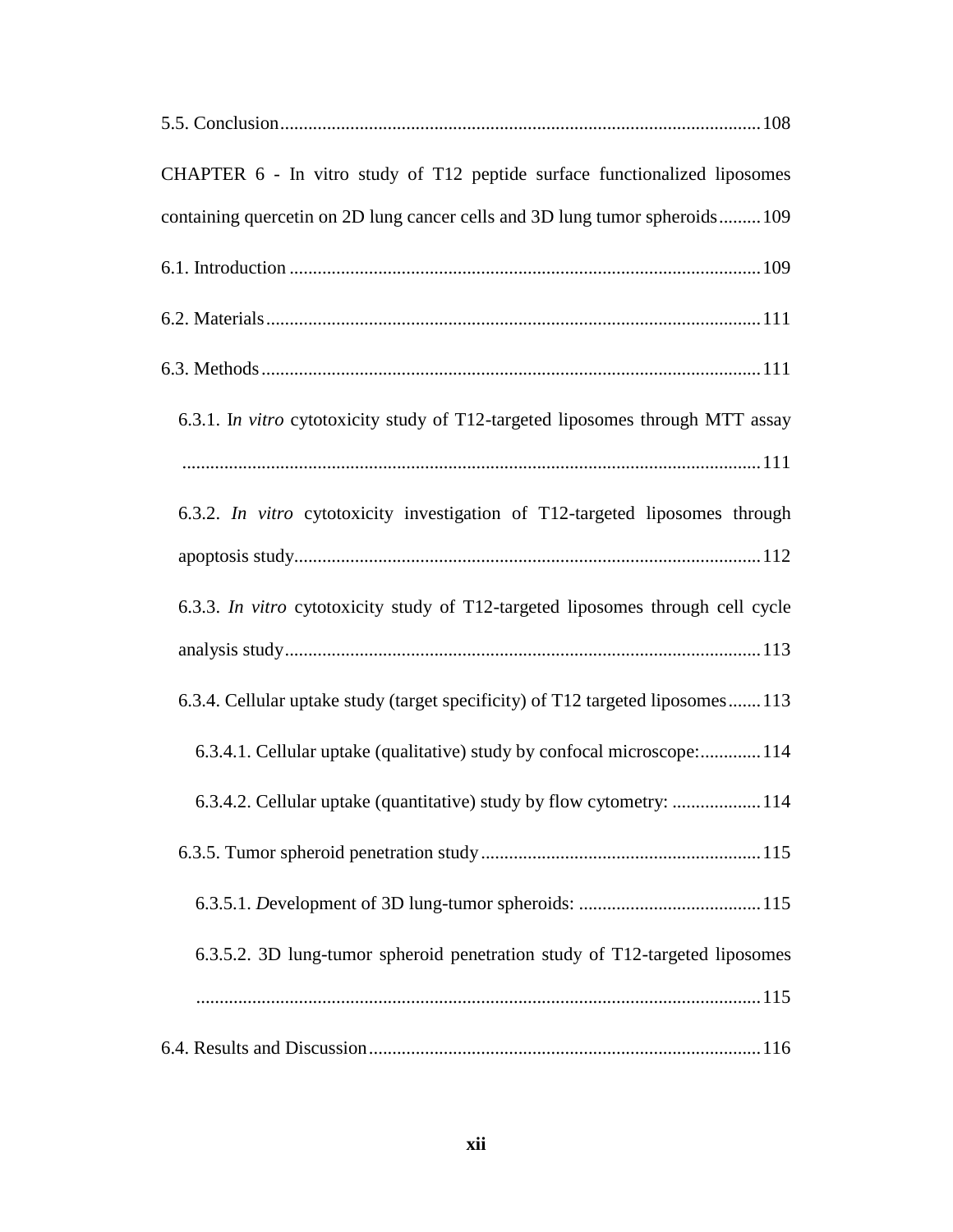| 6.4.1. In vitro cytotoxicity study of T12-targeted liposomes through MTT assay  |
|---------------------------------------------------------------------------------|
|                                                                                 |
| 6.4.2. In vitro cytotoxicity investigation of T12-targeted liposomes through    |
|                                                                                 |
| 6.4.3. In vitro cytotoxicity study of T12-targeted liposomes through cell cycle |
|                                                                                 |
| 6.4.4. Cellular uptake study (target specificity) of T12 targeted liposomes 123 |
| 6.4.4.1. Cellular uptake (qualitative) study by confocal microscope 124         |
| 6.4.4.2. Cellular uptake (quantitative) study by flow cytometry  125            |
|                                                                                 |
|                                                                                 |
| 6.4.5.2. 3D lung-tumor spheroid penetration study of T12-targeted liposomes     |
|                                                                                 |
|                                                                                 |
| CHAPTER 7 - In vivo therapeutic efficacy study of T12 peptide surface           |
| functionalized liposomes containing quercetin in orthotopic lung cancer mouse   |
|                                                                                 |
|                                                                                 |
|                                                                                 |
|                                                                                 |
|                                                                                 |